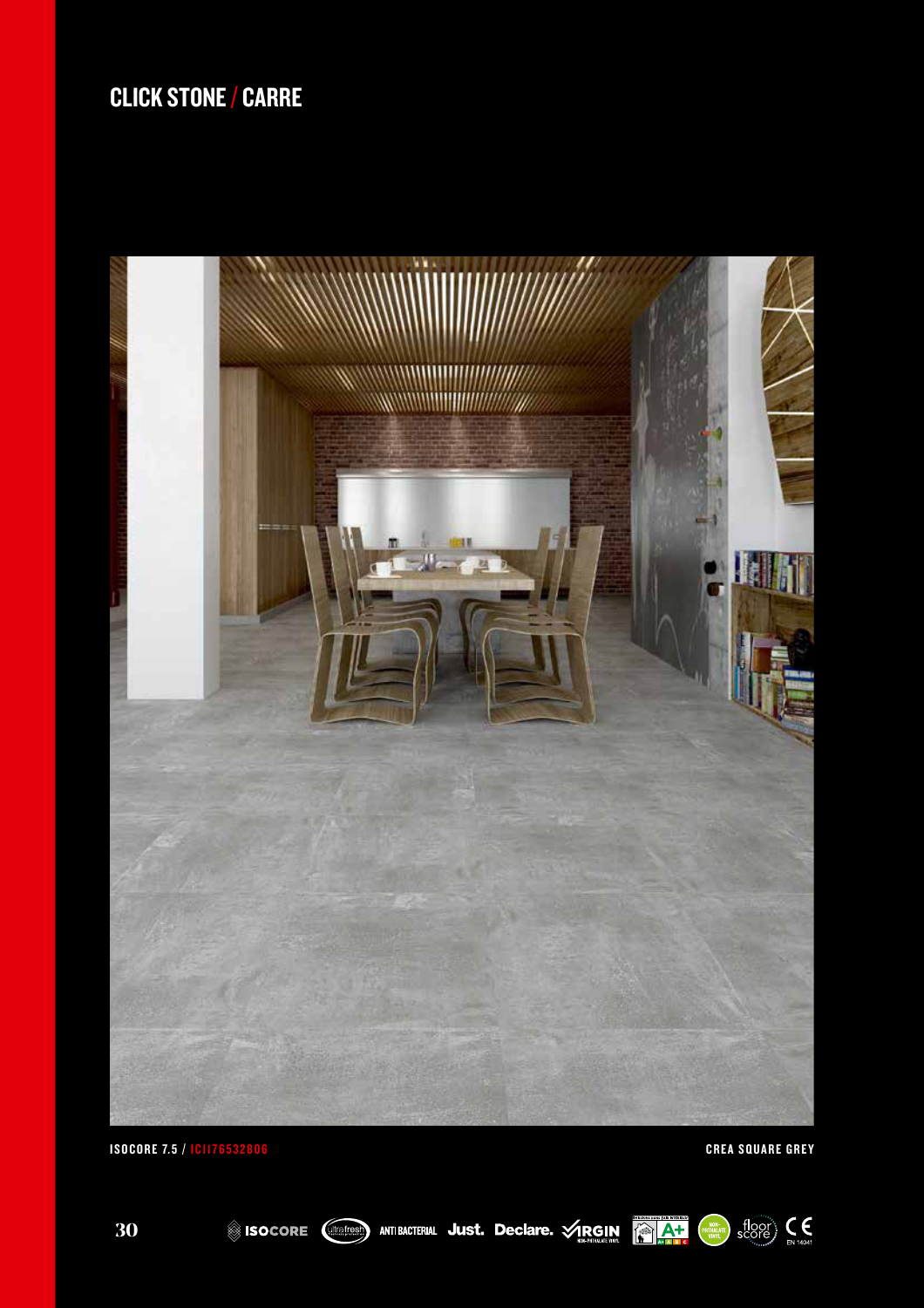



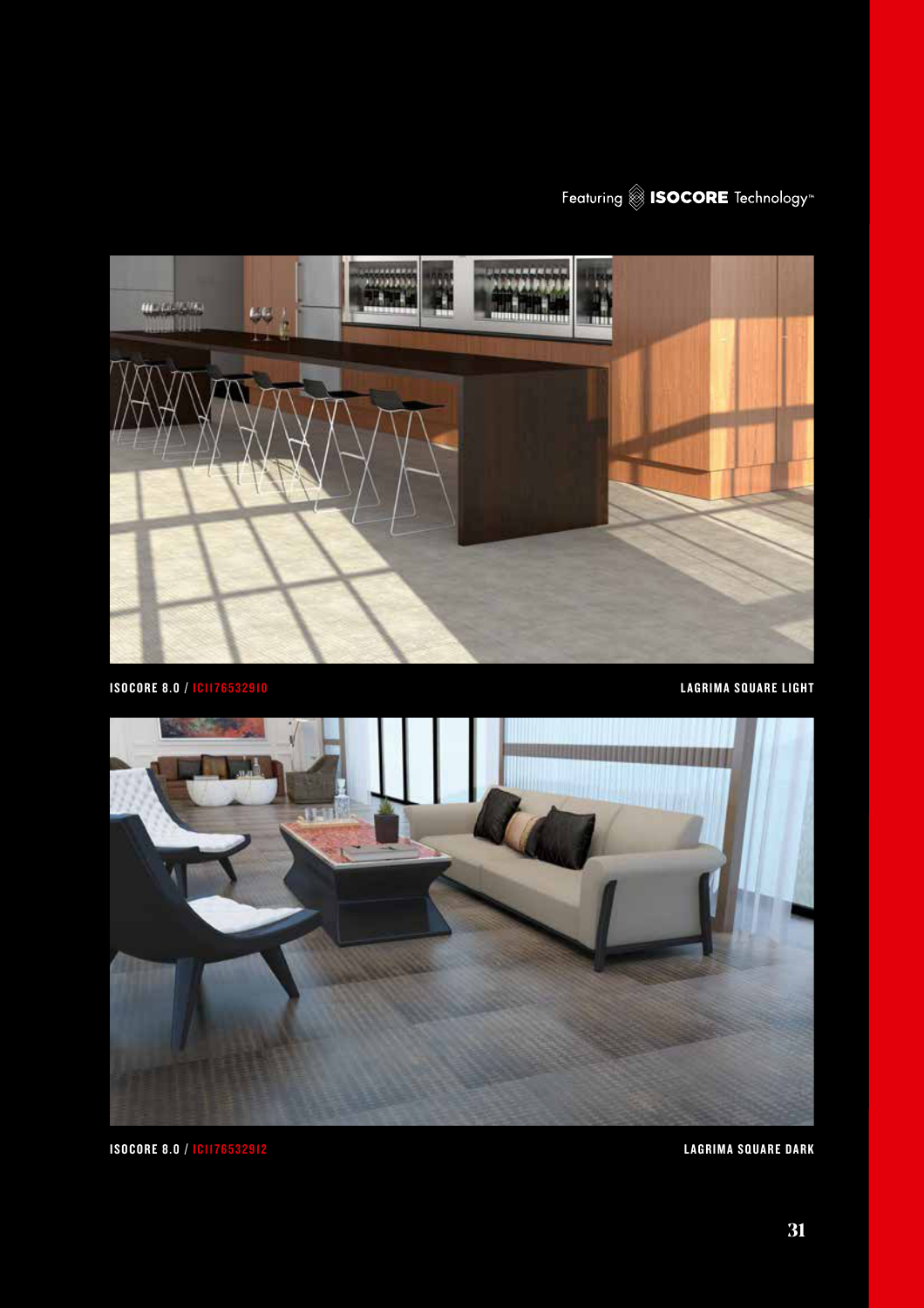





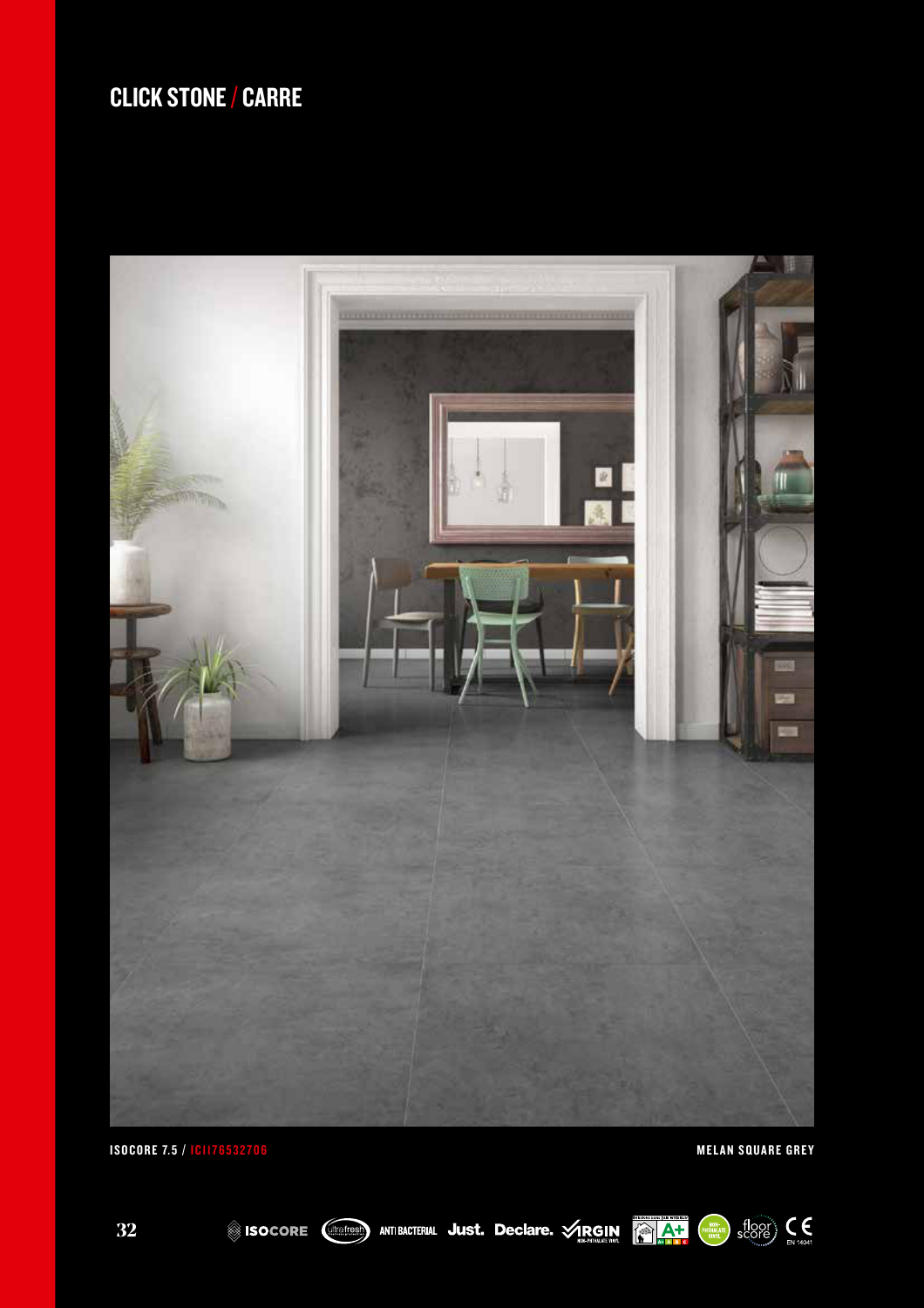



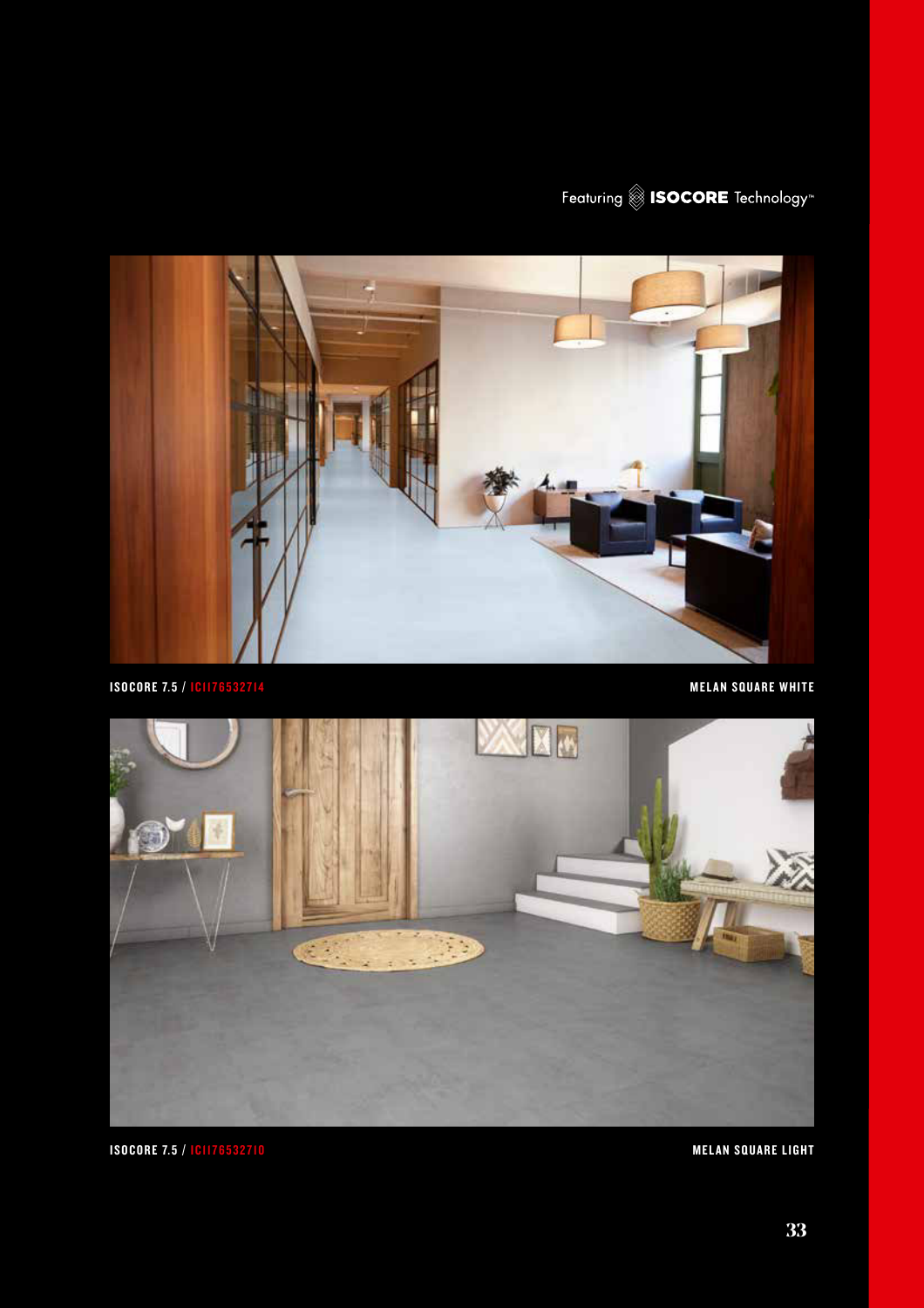







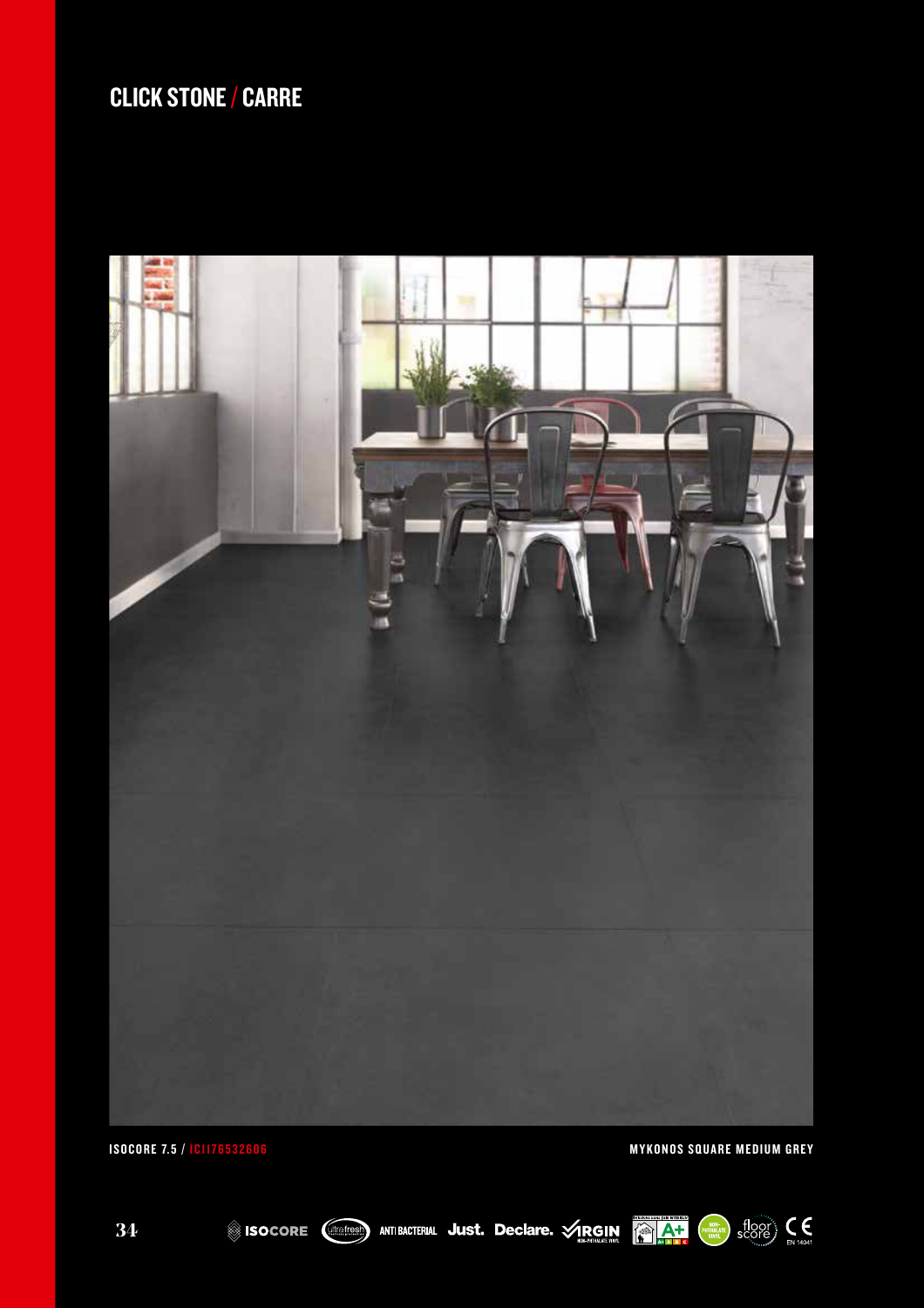



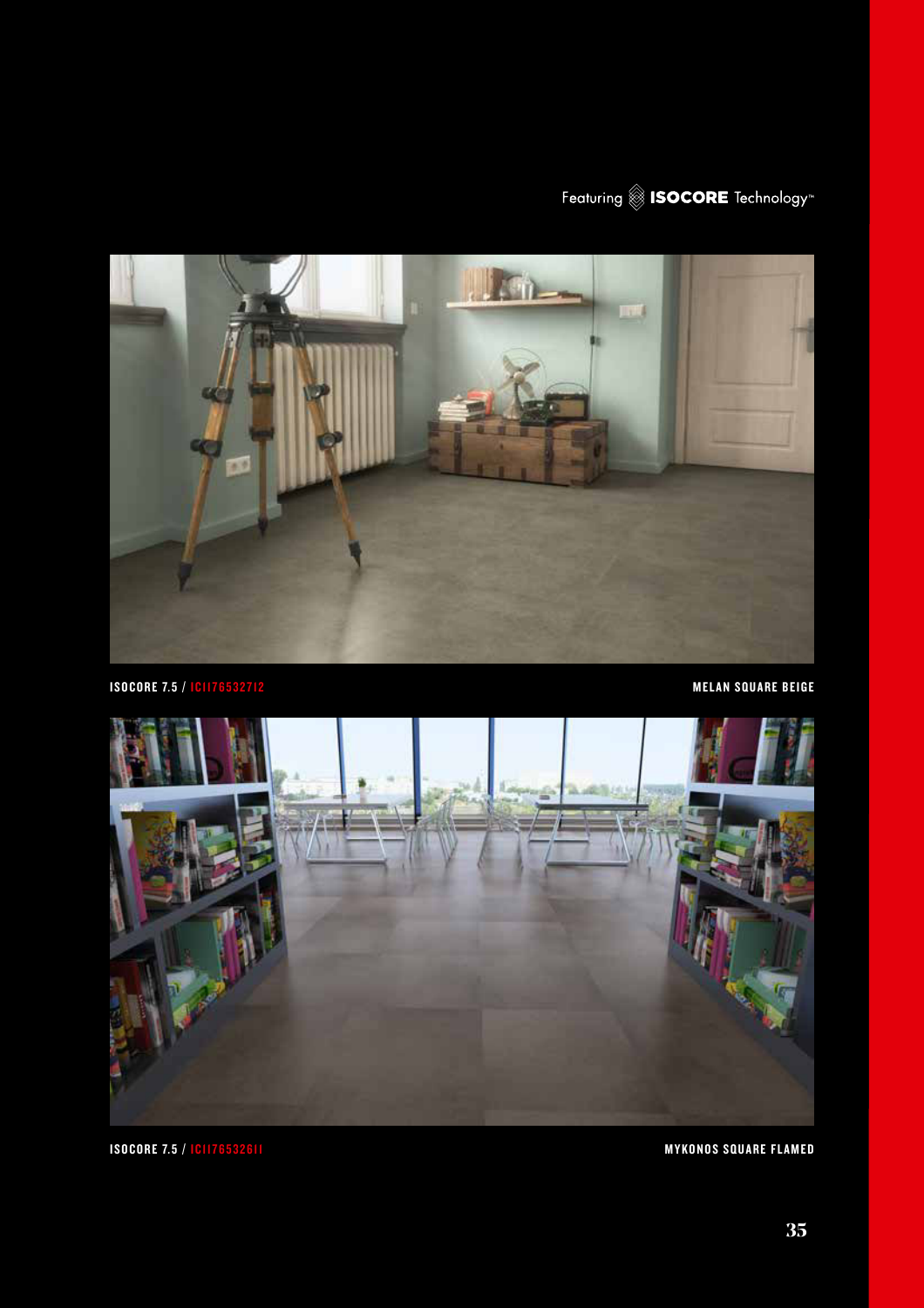

**ISOCORE 7.5 / IC1176532806 CREA SQUARE GREY** 



**ISOCORE 8.0 / IC1176532910** LAGRIMA SQUARE LIGHT



**ISOCORE 8.0 / IC1176532912** LAGRIMA SQUARE DARK



ISOCORE 7.5 / IC1176532706 **MELAN SQUARE GREY** 



**ISOCORE 7.5 / IC1176532714 MELAN SQUARE WHITE** 



ISOCORE 7.5 / IC1176532710 **MELAN SQUARE LIGHT** 



**ISOCORE 7.5 / IC1176532606 MYKONOS SQUARE MEDIUM GREY** 



**ISOCORE 7.5 / IC1176532712 MELAN SQUARE BEIGE** 



ISOCORE 7.5 / <mark>IC</mark>II76532611 **MYKONOS SQUARE FLAMED** 





 $\frac{f}{\text{score}}$   $\text{C}$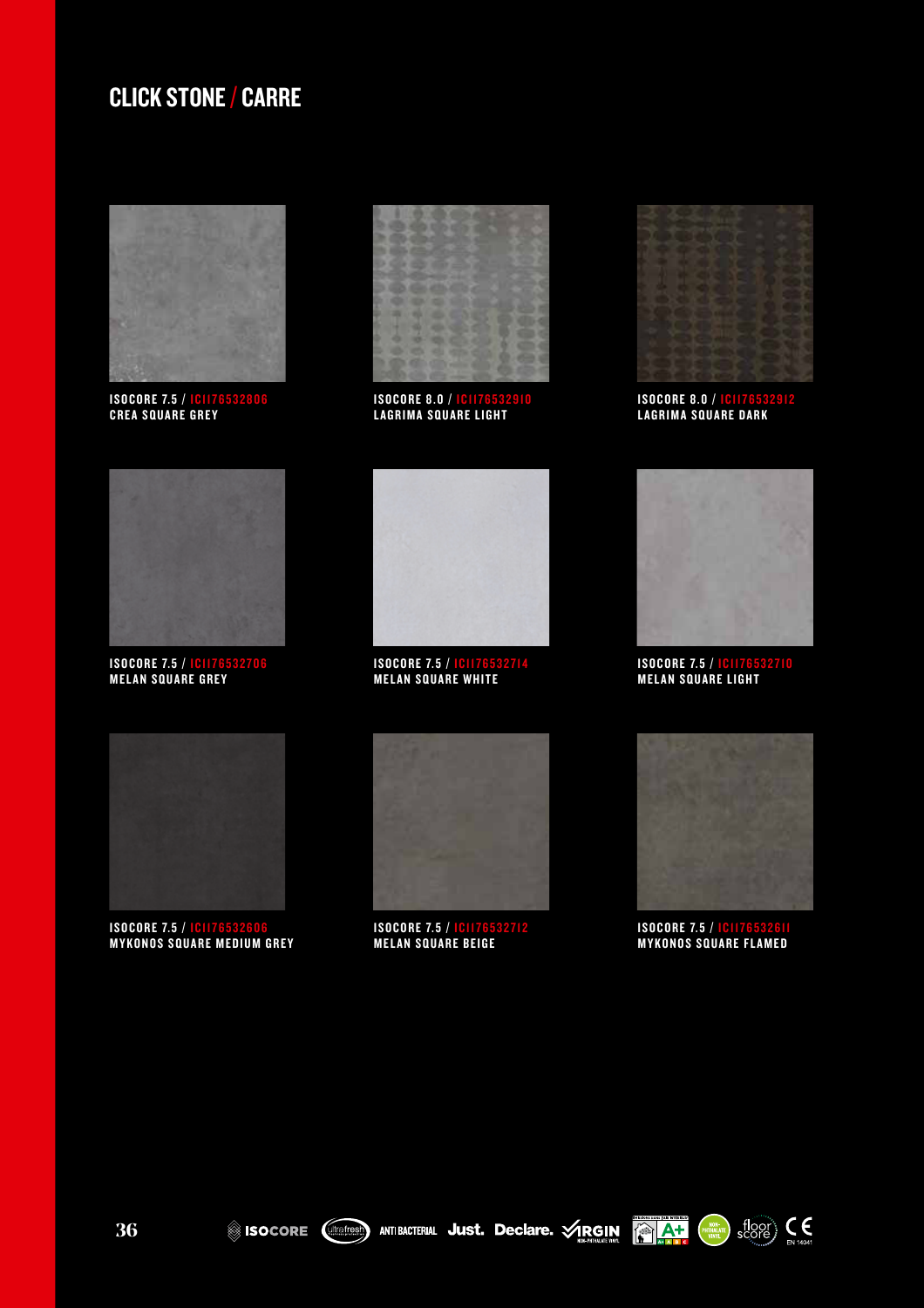|                                                                                                                                          |                        |                                                                                           | <b>CARRE</b><br><b>ISOCORE 7.5</b>                                          | <b>CARRE</b><br><b>ISOCORE 8.0</b>                        |
|------------------------------------------------------------------------------------------------------------------------------------------|------------------------|-------------------------------------------------------------------------------------------|-----------------------------------------------------------------------------|-----------------------------------------------------------|
| KONSTRUKTION / CONSTRUCTION / COSTRUZIONE / CONSTRUCCIÓN                                                                                 |                        |                                                                                           | 1.5 MM LVT - 4 MM<br><b>ISOCORE - 2 MM</b><br><b>IXPE PA</b>                | 2 MM LVT - 4 MM<br><b>ISOCORE - 2MM</b><br><b>IXPE PA</b> |
| TICKNESS / EPAISSEUR TOTALE / SPESSORE / ESPESOR                                                                                         |                        | $\sim$                                                                                    | 7.5 MM                                                                      | 8.0 MM                                                    |
| NUTZSCHICHT / COUCHE D'USURE / STRATO D'USURA / CAPA DE DESGASTE                                                                         |                        | l₩                                                                                        | $0.55$ MM                                                                   | 0.55 MM                                                   |
| STRAPAZIERKLASSE / CLASSE D'USAGE<br>/ CLASSE D'UTILIZZO / CLASE DE UTILIZACIÓN                                                          | EN 16511 EN ISO 10874Z | $\mathbb{F}_{\mathbb{H}}$ , $\mathbb{F}_{\mathbb{H}}$                                     | <b>CLASSE 33</b><br><b>CLASSE 42</b>                                        | <b>CLASSE 33</b><br><b>CLASSE 42</b>                      |
| BESCHICHTUNG / PROTECTION / RIVSTIMENTO / REVESTIMIENTO                                                                                  |                        |                                                                                           | PU WITH CERAMIC<br>BEAD - ULTRAFRESH   BEAD - ULTRAFRES                     | <b>PU WITH CERAMI</b>                                     |
| STRUKTUR / STRUCTURE / STRUTTURA / RELIEVE                                                                                               |                        |                                                                                           | <b>CONCRETE</b>                                                             | <b>IRE COIN</b>                                           |
| ABGESCHRÄGT / BISEAUTÉ / BISELLATURA / BISELADO                                                                                          |                        |                                                                                           | <b>YES</b>                                                                  | <b>YES</b>                                                |
| ABMESSUNG DER DIELEN / DIMENSIONS DE LA LAME / DIMENSIONI / TAMAÑO DE LAMA                                                               |                        | $\bigoplus$                                                                               | 605 X 605 MM                                                                | 605 X 605 MM                                              |
| KARTONVERPACKUNG / EMBALLAGES EN CARTON / SCATOLE / EMBALAJE DE CARTÓN                                                                   |                        |                                                                                           | $1.83 M2$ /PACK<br>5 TILES                                                  | $1.83 M2$ /PACK<br>5 TILES                                |
| VERPACKUNG AUF PALETTE / BOÎTES PAR PALETTE / NR SCATOLE À PALETTA / EMBALAJE DE PALÉ                                                    |                        |                                                                                           | 73.2 M <sup>2</sup><br><b>40 CARTONS</b>                                    | 73.2 M <sup>2</sup><br><b>40 CARTONS</b>                  |
| NETTO-BRUTTO-GEWICHT PRO PALETTE / POIDS NET-BRUT PAR PALETTE<br>/ PESO NETTO - LORDO À PALETTA / PESO BRUTO-NETO POR PALÉ               |                        |                                                                                           | 540 KG / 550 KG                                                             | 630 KG / 640 KG                                           |
| IMPACT SOUND INSULATION / ISOLATION ACOUSTIQUE<br>/ ISOLAMENTO ACUSTICO / AISLAMIENTO DE SONIDO DE IMPACTO                               | ISO 717-2              | $\left(\circ\right)$                                                                      | <b>21 DB</b>                                                                | <b>21 DB</b>                                              |
| STUHLROLLENWIDERSTAND / ESSAI DE LA CHAISE À ROULETTES<br>/ PROVA CON POLTRONA A ROTELLE / RESISTENCIA A LA RUDA DE LAS SILLAS           | <b>EN 425</b>          | G                                                                                         | NO DAMAGE                                                                   | NO DAMAGE                                                 |
| EFFEKT VON MÖBELBEINEN / EFFECT DE PIED DE MEUBLE<br>/ EFFETTO DI GAMBE MOBILI / EFECTO DE PATA DE MUEBLE                                | <b>EN 424</b>          | 怎                                                                                         | NO DAMAGE                                                                   | NO DAMAGE                                                 |
| THERMISCHER WIDERSTAND / RÉSISTANCE THERMIQUE<br>/ RESISTENZA TERMICA / RESISTENCIA TÉRMICA                                              | <b>EN 12664</b>        | ₩                                                                                         | $0.0621 M^2 K/W$                                                            | $0.0621 M^2 K/W$                                          |
| ELEKTROSTATISCHE EIGENSCHAFT / POTENTIEL DE CHARGE ELECTROSTATIQUE<br>/ POTENZIALE DI CARICA ELETTROSTATICA / RENDIMIENTO ELECTROSTÀTICO | <b>EN 1815</b>         | $\mathcal{L}$                                                                             | $-2.0$ KV                                                                   | $-2.0$ KV                                                 |
| VERSCHLEISSBESTÄNDIGKEIT / RÉSISTANCE D'USURE<br>/ RESISTANCE ALL'USURA / RESISTENCIA AL DESGASTE                                        | <b>EN 13329</b>        | $\boxtimes$                                                                               | ► 4000 CYCLES                                                               | ► 4000 CYCLES                                             |
| SCHLAGBESTÄNDIGKEIT / RESISTANCE AUX CHOCS<br>/ RESISTENZA ALL'URTO / RESISTENCIA A LOS IMPACTOS                                         | EN 13329+A1            | P                                                                                         | 1450 MM                                                                     | <b>1450 MM</b>                                            |
| LOCKING STRENGTH / FORCE DE VERROUILLAGE<br>/ FORZA DI BLOCCAGGIO / FUERZA DE BLOQUEO                                                    | ISO 24334              | F                                                                                         | LONG SIDE $\sim$ 3.26 KN/M<br>SHORT SIDE ► 6.16 KN/M   SHORT SIDE ► 6.16 KN | LONG SIDE $\sim$ 3.26 KN/                                 |
| RESTEINDRUCK / POINCONNEMENT RÉMANENT<br>/ SENSIBILITÀ DI IMPRÉSSIONE / MARGEN RESIDUAL                                                  | EN ISO 24343-1         | Œ                                                                                         | $-0.20$ MM                                                                  | $-0.20$ MM                                                |
| DIMENSIONSSTABILITÄT / STABILITÉ DIMENSIONNELLE<br>/ STABILITÀ DIMENSIONALE / ESTABILIDAD DIMENSIONAL                                    | EN ISO 23999           | $\begin{bmatrix} \overline{K} & \overline{J} \ \overline{L} & \overline{J} \end{bmatrix}$ | $-0.25%$                                                                    | $-0.25%$                                                  |
| <b>BRANDKLASSE / CLASSIFICATION AU FEU</b><br>/ CLASSIFICAZIONE AL FUOCO / CLASIFICACIÓN DE RESISTENCIA AL FUEGO                         | EN ISO 9239-1          | $\frac{1}{\mathbf{B}_{n-1}}$                                                              | <b>BFL-SI BFL</b>                                                           | <b>BFL-SI BFL</b>                                         |
| FORMALDEHYD-EMISSION / EMISSION DE FORMALDEHYDE<br>/ EMISSIONE DI FORMALDEIDE / EMISIÓN DE FORMALDEHÍDO                                  | <b>EN 717-1</b>        | ſE1 Ì<br>нсно                                                                             | <b>CLASSE1</b>                                                              | <b>CLASSE1</b>                                            |
| GARANTIE FÜR PRIVATGEBRAUCH / PÉRIODE DE GARANTIE USAGE DOMESTIQUE<br>/ GARANZIA PER USO DOMESTICO / GARANTÍA PARA USO DOMÉSTICO         |                        |                                                                                           | <b>25 YEARS</b>                                                             | <b>25 YEARS</b>                                           |
| CARANTIE EÜR KOMMERZIELLEN GERRAHMH / RÉRIORE DE GARANTIE HOAGE COMMERCIAL                                                               |                        |                                                                                           |                                                                             |                                                           |

GARANTIE FÜR KOMMERZIELLEN GEBRAUCH / PÉRIODE DE GARANTIE USAGE COMMERCIAL / GARANZIA PER USO COMMERCIALE / GARANTÍA PARA USO COMERCIAL 10 YEARS 10 YEARS

|                                      | <b>CLICK STONE</b><br><b>CARRE</b><br><b>ISOCORE 7.5</b>     | <b>CLICK STONE</b><br><b>CARRE</b><br><b>ISOCORE 8.0</b>  |
|--------------------------------------|--------------------------------------------------------------|-----------------------------------------------------------|
|                                      | 1.5 MM LVT - 4 MM<br><b>ISOCORE - 2 MM</b><br><b>IXPE PA</b> | 2 MM LVT - 4 MM<br><b>ISOCORE - 2MM</b><br><b>IXPE PA</b> |
|                                      | 7.5 MM                                                       | 8.0 MM                                                    |
|                                      | 0.55 MM                                                      | $0.55$ MM                                                 |
| Ŵ<br>₩                               | CLASSE 33<br><b>CLASSE 42</b>                                | <b>CLASSE 33</b><br><b>CLASSE 42</b>                      |
|                                      | PU WITH CERAMIC<br>BEAD - ULTRAFRESH                         | PU WITH CERAMIC<br><b>BEAD - ULTRAFRESH</b>               |
|                                      | <b>CONCRETE</b>                                              | <b>IRE COIN</b>                                           |
|                                      | <b>YES</b>                                                   | <b>YES</b>                                                |
| IÐ,                                  | 605 X 605 MM                                                 | 605 X 605 MM                                              |
|                                      | $1.83 M2$ /PACK<br>5 TILES                                   | 1.83 M <sup>2</sup> /PACK<br>5 TILES                      |
|                                      | 73.2 M <sup>2</sup><br><b>40 CARTONS</b>                     | 73.2 M <sup>2</sup><br><b>40 CARTONS</b>                  |
|                                      | 540 KG / 550 KG                                              | 630 KG / 640 KG                                           |
|                                      | 21 DB                                                        | 21 DB                                                     |
|                                      | NO DAMAGE                                                    | NO DAMAGE                                                 |
|                                      | NO DAMAGE                                                    | NO DAMAGE                                                 |
| $\boxed{11}$<br><u>=</u>             | $0.0621 M^2 K/W$                                             | $0.0621 M^2 K/W$                                          |
| 孕                                    | $-2.0$ KV                                                    | $-2.0$ KV                                                 |
|                                      | $\overline{\phantom{a}}$ 4000 cycles                         | ► 4000 CYCLES                                             |
|                                      | 1450 MM                                                      | 1450 MM                                                   |
|                                      | LONG SIDE - 3.26 KN/M<br>SHORT SIDE - 6.16 KN/M              | LONG SIDE - $3.26$ KN/M<br>SHORT SIDE ► 6.16 KN/M         |
| ١,                                   | $-0.20$ MM                                                   | $-0.20$ MM                                                |
| גא)<br>צש                            | $-0.25%$                                                     | $-0.25%$                                                  |
| $\mathscr{A}$<br>$B_{\text{II}}$ -s1 | <b>BFL-SI BFL</b>                                            | <b>BFL-SI BFL</b>                                         |
| E1<br>НСНО                           | <b>CLASSE1</b>                                               | <b>CLASSE1</b>                                            |
|                                      | <b>25 YEARS</b>                                              | <b>25 YEARS</b>                                           |
|                                      | <b>IO YEARS</b>                                              | <b>IO YEARS</b>                                           |

**37**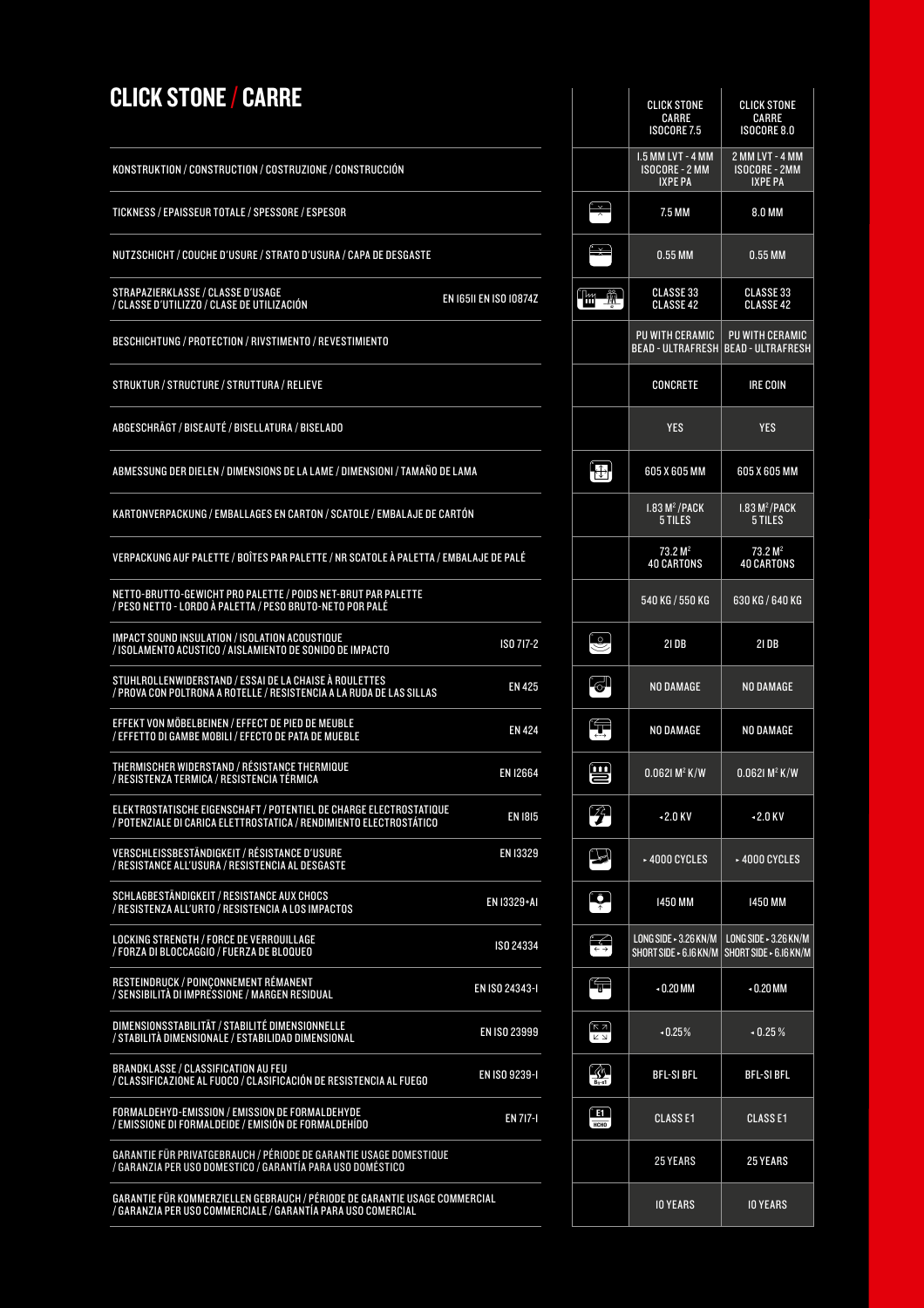## CLICK STONE / XL











ISOCORE **(Weitest)** ANTIBACTERIAL JUST. Declare. VRGIN **AT AT SECORE**